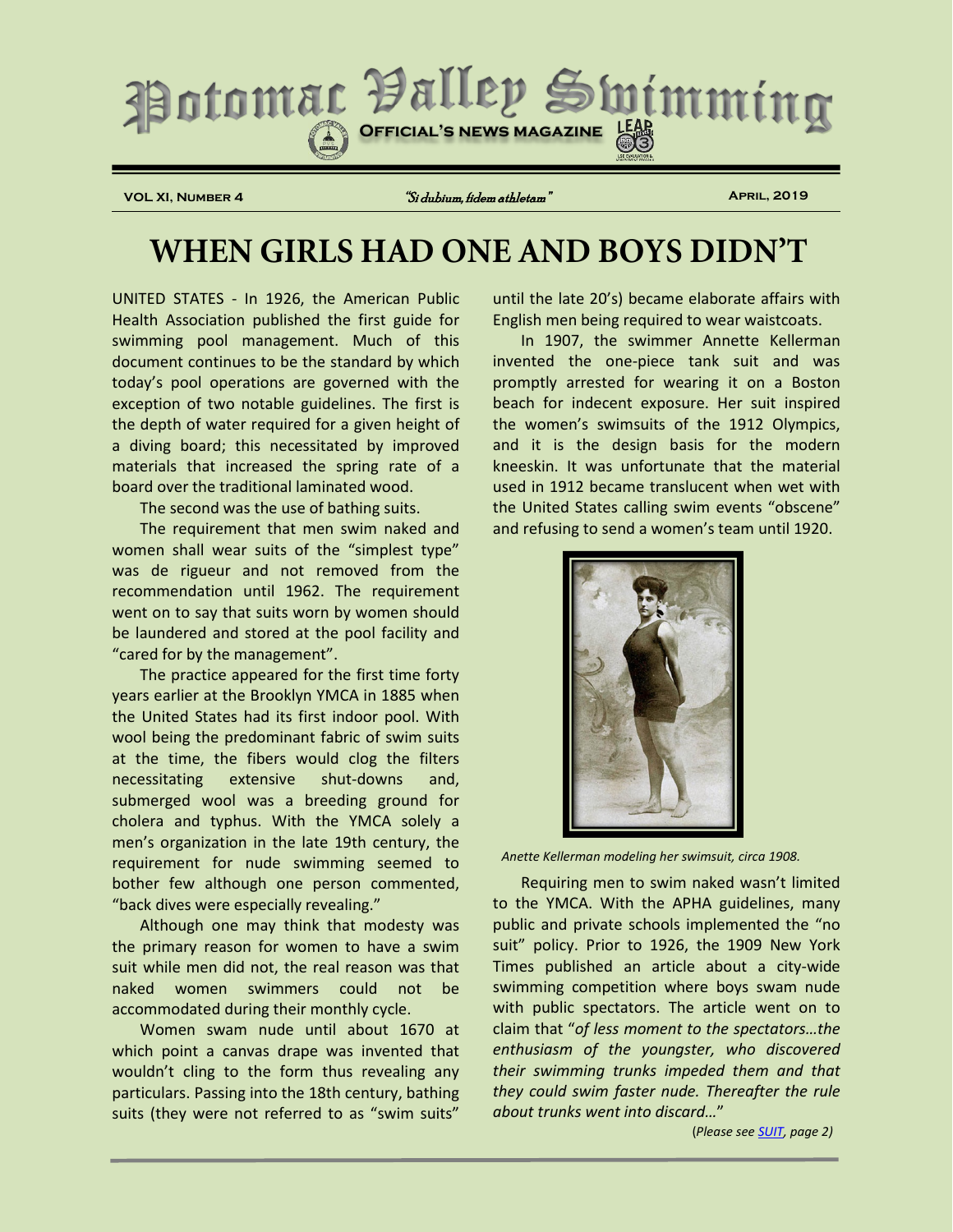### **CONTINUUM**

## <span id="page-1-0"></span>*Suit*

*(Continued from previous)*

In 1940, the Sheboygan Press published an article on swim classes that occupied nearly one quarter of the entire daily edition with full-scale photographs clearly showing nude boys in their swim class. They went as far as to publish the names of the boys and their addresses.

Even Dear Abby (aka Abigail VanBuren) in 1968 published a response to a mother who had written her about her son's discomfort with nude swimming said in part, "*your average 14-year-old lad had better overcome his shyness about nudity in the presence of other boys*."



The educational boards of many major cities all endorsed the "no swim suit" rule with the Menasha High School of Menasha Wisconsin rejecting the appeal of parents in 1961 to allow boys to wear swimsuits.

In 1960, Walt Disney studios produced the Grated film "Polyanna", whose opening scene is that of boys swimming nude. This piece of cultural trivia tells us that watching naked boys swimming was deemed acceptable, regardless of the age or gender watching.

The age level of the boys when it was considered inappropriate is uncertain, but enough factual evidence exists to state that indeed, mixed gender observation of nude, male swimmers of all ages did occur and was not isolated to a few rare accounts.



*Unknown public swim meet, 1962.*

Using today's cultural standards, it is hard to imagine that as late as 1974 there were pools that required men to swim nude.  $\Theta$ 

# **Back By Popular Demand by Barb Ship**

As many of you know, your PVS Officials' Committee developed a PVS apparel line. Initially demand was low and the vendor considered discontinuing this service.

However, due to a big uptick in demand at the start of the season, the customized apparel line continues. There are a wide range of options, including white polo shirts, blue championship button-down shirts, sweatshirts, caps, bags and outerwear. The apparel includes the PVS logo, and for a small additional fee, you can have the items customized with your name.

Please feel free to provide feedback to either Barb Ship [\(barb@ships3.com\)](mailto:barb@ships3.com) or the vendor, Vicki Townsend (317-986-6070). And for those who have utilized this service, thanks for your participation!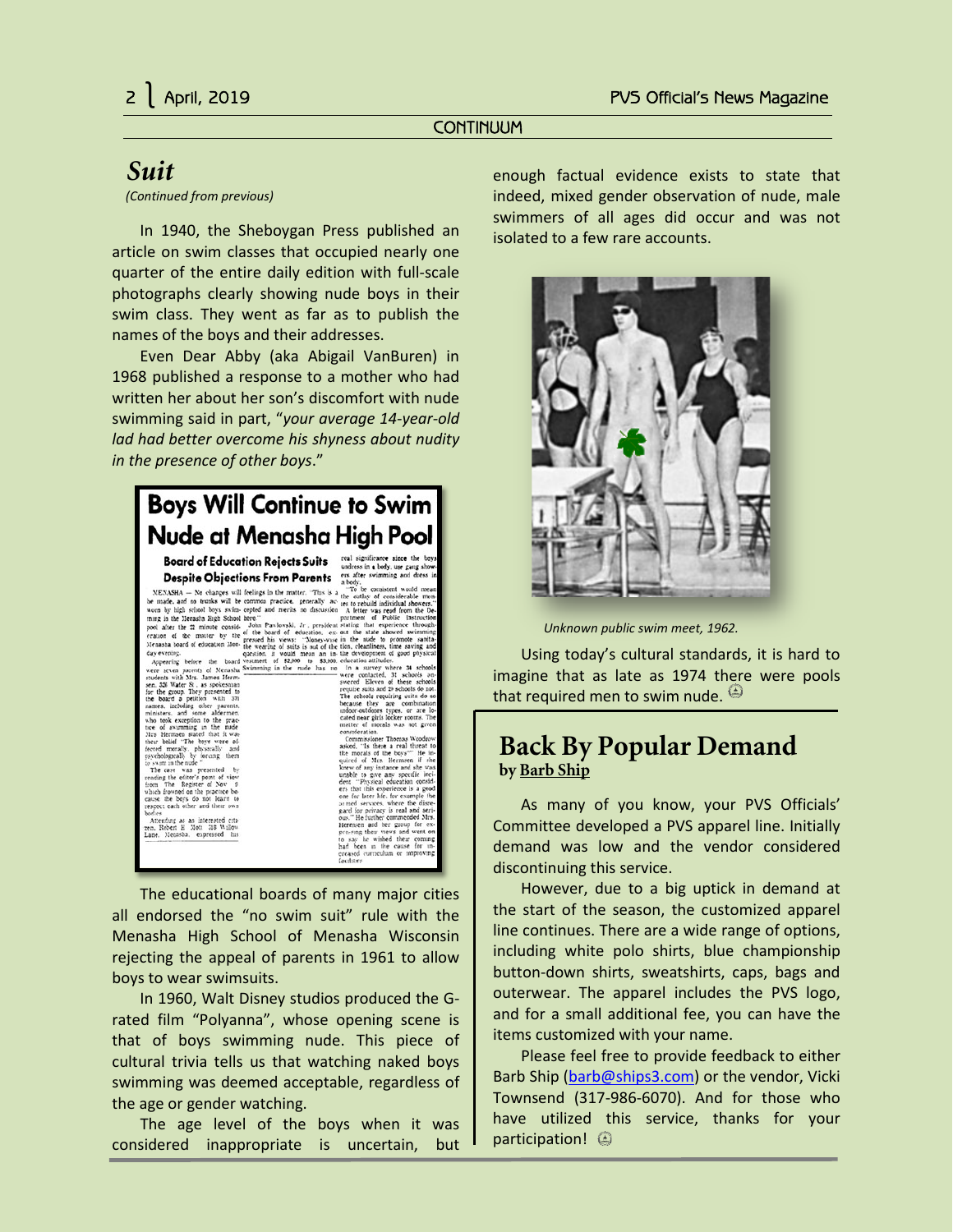# **Have You Ever Operated a Recall Rope?**

**By Izumi Horikawa**

ī

While the USA Swimming Rulebook 102.10.5B lists a Recall Rope Operator as one of the required officials for USA Swimming Championships, we may rarely find such a device at local swim meets.

I would like to share with you a small episode I had with Steed Edwards during a morning preliminary session of the 2008 Eastern Zone Long Course Championships in Rockville.

Assigned as a side stroke judge and, just several minutes before the session started, I found a yellow rope hung across the width of the pool. I assumed it was the so-called "recall rope," but not being sure and having no idea how it operated, off I was to a Chief Judge. Steed happened to be the closest in that session and I asked him about it.

He kindly instructed me how to pull the stopper to drop the rope onto the water surface. Finding it interesting and now focusing on the task at hand, I thought no more about until it was needed that session.

A race was being re-called and being nearest to it, I was able to promptly operate the recall rope with confidence and calmness. It successfully brought all unaware swimmers to a stop and they didn't have to waste extra energy.

Since then, I have never operated it by myself or seen it operated by other. I am fortunate for the experience to learn the importance of not leaving an ambiguity or hesitating to ask. Thanks again Steed! It's already more than 10 years ago….





PVS Officials with 50+ Sessions at PVS Meets in 2018

Tom Allison (TIBU) Steven Lutz (RMSC) Mike Rubin (SDS) Ellen Colket (MACH) Tukkie McMillan (SNOW) Barbara Ship (RMSC) Nathan Dean (FISH) Kim McMillen (NCAP) Roy Soller (OCCS) Jim Garner (RMSC) Rich McMillen (NCAP) Linda Tucker (MSSC) Tim Husson (UN) Jack Neill (UN) Jan van Nimwegen (SNOW) Courtney Johnston (MACH) Spencer Quinn (NCAP) Scott Witkin (RMSC) Steve Kaiser (RMSC) Eric Ramey (SNOW) Jorge Zamora (OCCS) John Kost (PM) Kelly Rowell (UN) KT Zamora (OCCS) Carolyn Kotarski (YORK)

# **Tales From The Dry Side**

#### **By Chris Bowman**

The dry side is often briskly passed by those working the deck, but those staffing it are among the first to arrive and among the last to leave. And just what is "dry side"? Most officials and swimmers know us as "the table." The table consists of the timing operator, computer operator, the Administrative Official, and Meet Referee. These officials do more than print heat sheets.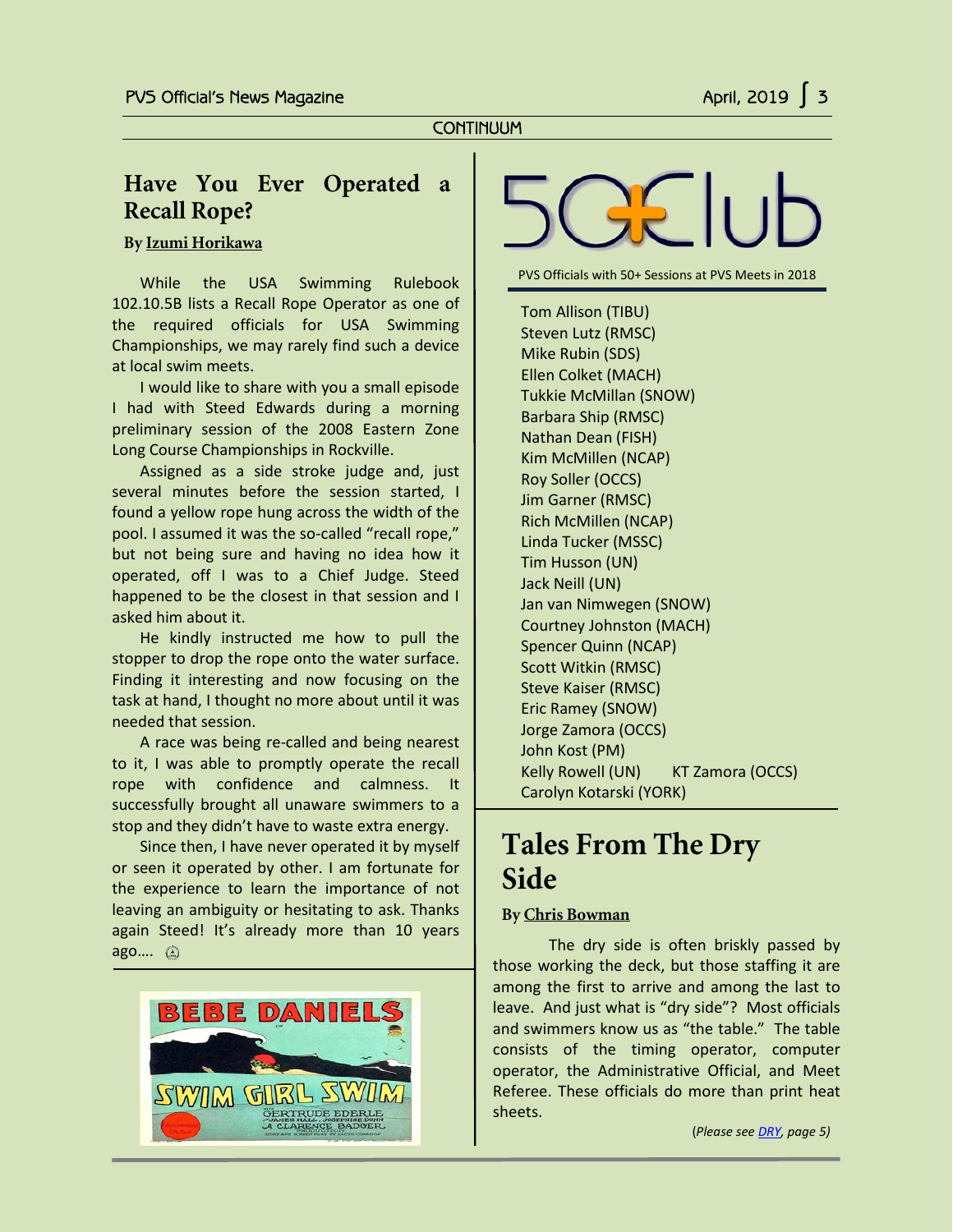

#### **CONTINUUM**



### **35 Years of Service to PVS**

*JANUARY: Al Betts (NCAP)*

#### **30 Years of Service to PVS**

*JANUARY: Jack Schaeffer (UN)*

#### **20 Years of Service to PVS**

*JANUARY: Jack Neill (UN)*

#### **15 Years of Service to PVS - 2018**

*October: Bob Vincent (NCAP) December: Steven Green (HACC)*

#### **15 Years of Service to PVS - 2019**

*February: John Fraser (BWST)*

#### **10 Years of Service to PVS - 2018**

*October: Rob Ellett (RMSC) November: Rod Fillinger (NCAP) December: Lori Cuomo (MAKO) Ron Hong (MSSC) Mila Mladenovic (AAC) Karl Vilbig (RMSC)*

#### **10 Years of Service to PVS - 2019**

| January:  | <b>Randy Bowman (FAST)</b>   |  |
|-----------|------------------------------|--|
|           | <b>Stewart Gordon (MACH)</b> |  |
| February: | <b>Vycke Horback (NCAP)</b>  |  |

#### **5 Years of Service to PVS - 2018**

| June:     | <b>George Casimates (RMSC)</b> |
|-----------|--------------------------------|
|           | <b>Randy Nunes (NCAP)</b>      |
| July:     | <b>Bill Romine (OCCS)</b>      |
| August:   | <b>Akin Harrison (NCAP)</b>    |
| October:  | Xiaoping Bai (NCAP)            |
|           | <b>Betsy Geddes (MAKO</b>      |
|           | Stephanie Green (UN)           |
|           | Jonalyn Greene (MACH)          |
|           | Karyn McCannon (UN)            |
|           | Paul Prevost (PM)              |
|           | <b>Jim Smith (RMSC)</b>        |
|           | Dean Webb (PAC)                |
| November: | <b>George Casimates (RMSC)</b> |
|           | <b>Randy Nunes (NCAP)</b>      |
|           | <b>Kevin Anderson (YORK)</b>   |
|           | Pierre-Alain Auroux (TOLL)     |

#### **5 Years of Service to PVS - 2018**

#### *November (con):*

*Beth Emanuel (FISH) Steven Franklin (NCAP) Jen Harrington (SNOW) Kimberly Harter (NCAP) Marcy Hemminger (FISH) Amy Hutcherson (NCAP) Matt James (RMSC) Courtney Johnston (MACH) Steve Kaiser (RMSC) Nicholas Kwari (OCCS) Tom Lang (RMSC) Mami Martin (FISH) Paul Misener (NCAP) Mel Quinn (NCAP) Bill Redman (FISH) Kim Smith (RMSC) Eugene Soh (CSC) Troy Stovall (NCAP) Pete Toman (AAC) Mira Valko (FISH) Bob Windus (NCAP) Anna Zelinsky (MACH) December: Dmitriy Bityutskiy (RMSC) Chris Caponiti (RMSC) Lucy Fitch (NCAP) Debra Kathman (MAKO) Cynthia Kopac (NCAP) Chris Krug (NCAP) Brad Mason (MAKO) Keith Tucker (MACH)*

#### **5 Years of Service to PVS - 2019**

| January:  | David Costanza (RIPS)         |
|-----------|-------------------------------|
|           | <b>Phyllis Cuttino (AAC)</b>  |
|           | <b>Charles Kaczor (RMSC)</b>  |
|           | <b>Peter Nachod (RMSC)</b>    |
|           | Alvin Ong (JFD)               |
|           | Elsa Ong (JFD)                |
|           | <b>Missy Park (AAC)</b>       |
| February: | <b>Trish Buswell (NCAP)</b>   |
|           | David Hofmann (ASA)           |
|           | Carolyn Kotarski (YORK)       |
|           | <b>Tukkie McMillan (SNOW)</b> |
|           | <b>Mel Thomas (NCAP)</b>      |
|           |                               |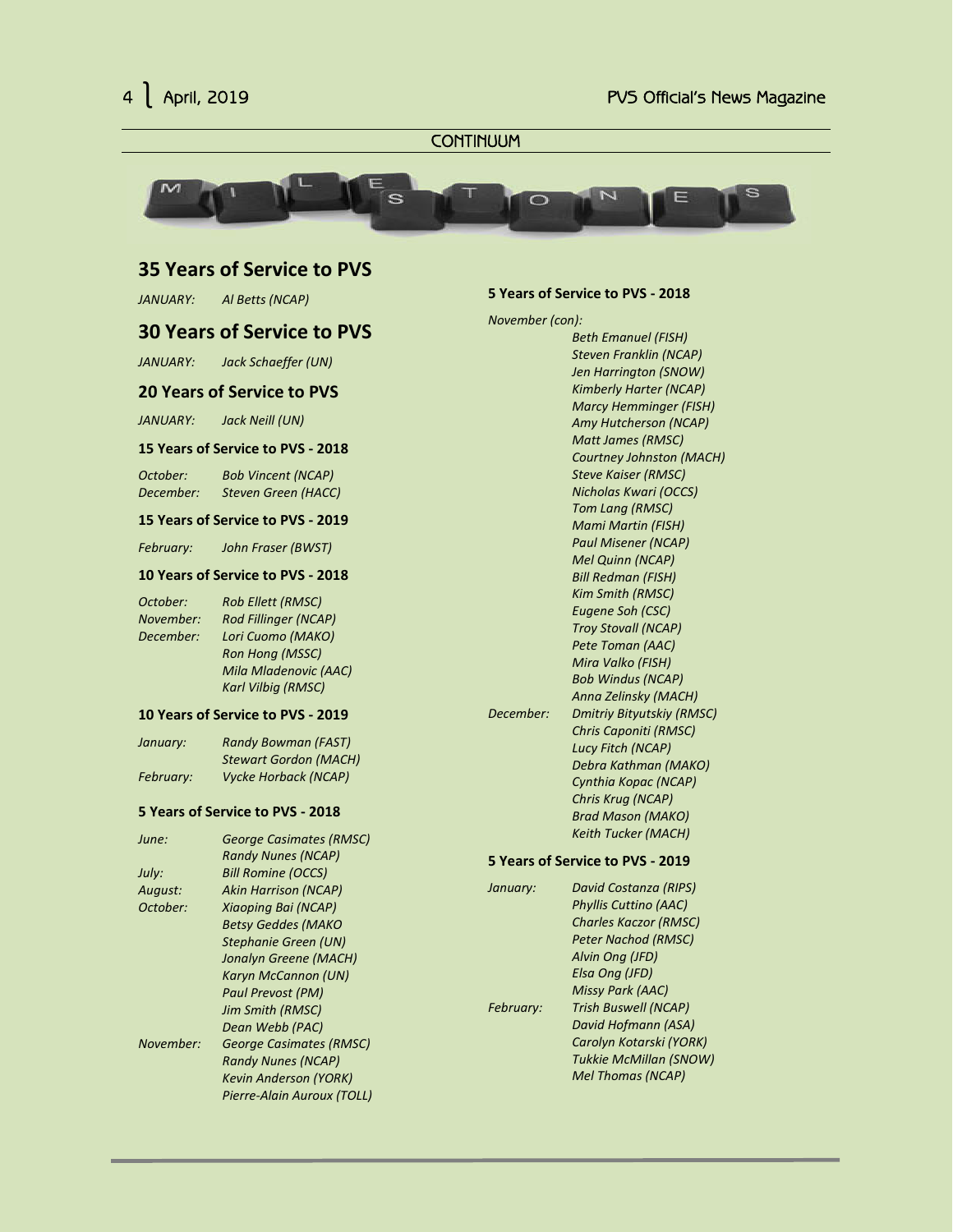#### **CONTINUUM**

# *Dry*

*(Continued from Page ONE)*

<span id="page-4-0"></span> The news magazine has granted me column inches to start a new series featuring interesting items from officials that work "the table" and, in this first installment, I'd like to introduce the "*ready for dry time*" players.

Dry-side officials interact with almost everyone on deck; from providing officials with the necessary paperwork, to ensuring the electronics are functioning, to the swimmers who think scratches and DFS are as easy to do as they are to say.

The timing official has the best seat on deck. They are located on the start side of the pool, typically along lane eight, so they can watch everything. From empty lanes, missed pad touches, timers hitting the buttons accidentally, to insufficient number of laps swam in a lane; they see it all. Best of all, they are privy to the final swim times simply by the nature of their job. I like to call this the best seat in the house.

Swimmers times are recorded by the timing system and then passed to the computer operator electronically. The computer operator, typically sitting to the timing operator's left, has the job of putting recorded swim times with the correct swimmer. This can involve a lot of paperwork if a swimmer switches lanes or heats.

This computer operator is also responsible for printing all that paper. The next time you wonder why heat sheets are delayed, it's most likely because the computer operator received a raft of last minute changes and is scrambling to accurately enter them into the system.

The Administrative Official (AO) validates the times from the timing system, order of finish, and the lane timer sheets. The AO has the responsibility for overseeing the other two positions at the table and gives direction to them based on changes to the meet sheets. The AO is also responsible for resolving discrepancies and providing solutions when timing systems or other procedures come up short. To do this, the AO coordinates with the starter and deck referee for reseeds, DQs, event closeouts and timing system

issues. Information is then brought to the Meet Referee who is responsible for the overall correctness of the meet.

One of the last people to be considered dryside is the Head Timer and nothing causes a Domino effect across the table more than a bad head timer. Interview any timing operator and they will tell you it is easy to see who has worked the position before. Those that do it well tend to stick with it meet after meet and it's saddening to see those outstanding individuals leave when their child ages out. So, if you happen to see the Head Timer or any dry-side official, be cognizant of the effort they provide to a swim meet and thank them as well when you leave the deck.

# **Thoughts From the Chair**

Normally, words of wisdom are illustriously written in this column. In this month's edition, we show you, through the miracle of modern publishing, exactly how this process operates.  $\bigcirc$ 



*Official…chair…thoughts...*



*Official… (off to the side) chair …thoughts...*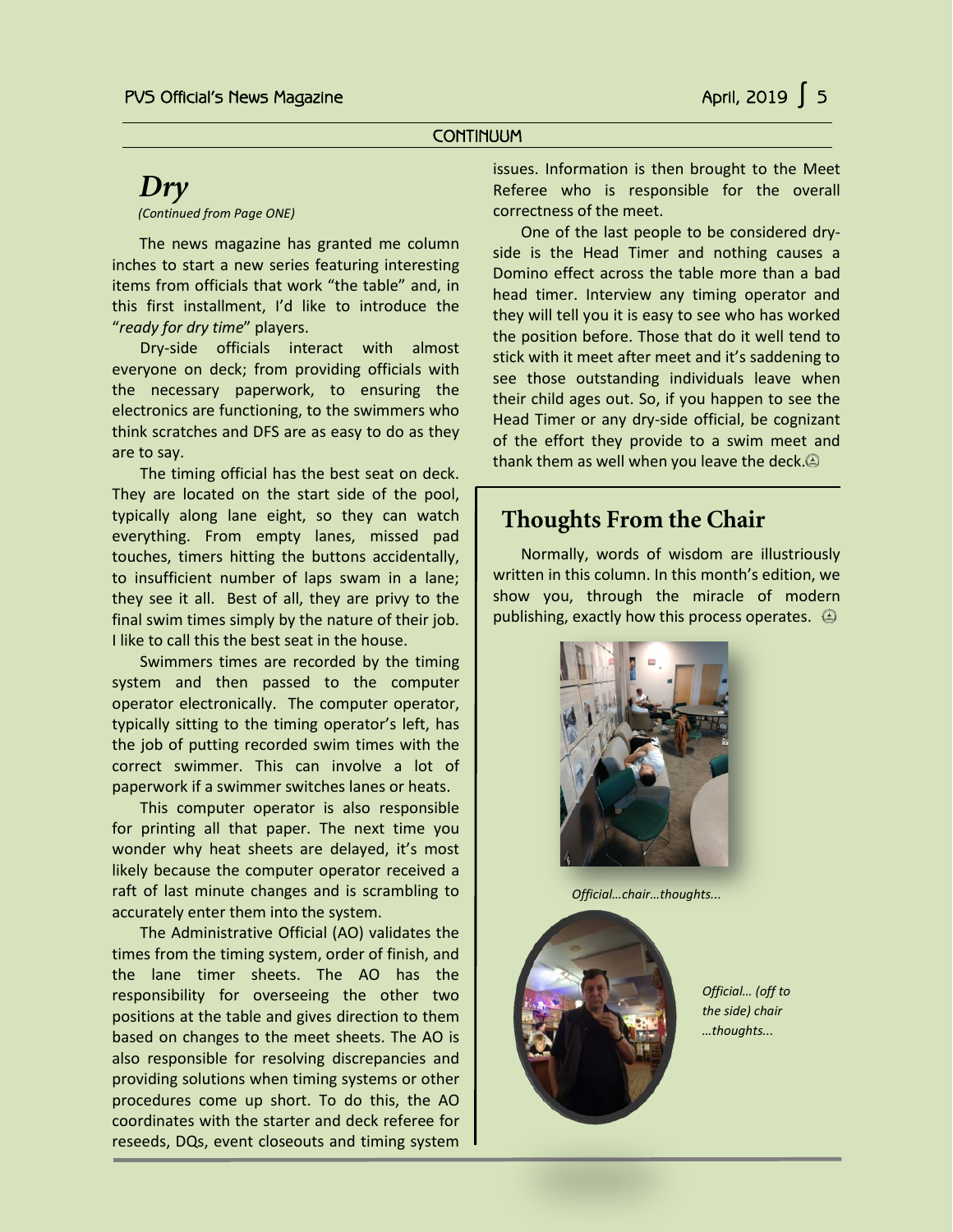### FINALE



NEW CERTIFICATIONS MAY 2018 – FEBRUARY 14, 2019 (Includes Transfers)

#### **Stroke & Turn Judge**

Kathryn Alisbah (NCAP) Melissa Arne (NCAP) John Avelis (OCCS) Chris Bajwa (MACH) Megan Bartlett (RIPS) Ed Boucher (RY) Kevin Brandt (PM) John Broome (NCAP) Joshua Bruley (BWST) Talianna Carlson-Manne (NCAP) Marye Carter (NCAP) Mike Chierico (OCCS) Deb Cobb (PM) Mike Copeland (MAKO) Kathy Cordero (DCPR) Diana Cosman (PGPR) Laura Darnell (RMSC) Carol Dembicki (FXFX) Jessica DeWitt (CSC) Ramy Fayed (ASA) John Foley (PAC) Elizabeth Ford (MACH) Wright Frank (FXFX) Scott Gebel (RY) Curt Hastings (ASA) Jennifer Heilen (OCCS) Churchill Hooff (YASD) Rory Hoyt (YORK) Mitch Kanefsky (RIPS) Jeeyoung Kang (NCAP) Travis Kern (RMSC) Rob Klein (RMSC)

Edward Kuang (DRAG) Donna Lakso (RMSC) Susana Lee (NCAP) Christopher Lewis (SNOW) Jim Liddy (FBST) Eric Manne (NCAP) Guzel Mardeeva (RMSC) Oluwatoyin Martschenko (MAKO) Paul Mayer (FISH) Shawn Miller (OCCS) Kira Mock (RMSC) Ryan Mulholland (PM) David Natsvlishvili (RMSC) Jeffrey Newman (AAC) Barbara Nichols (SNOW) Scheifele Nolan (YASD) Ben Pearson (OCCS) Sandy Russell (FISH) Joshua Russell (RMSC) Jeff Schultz (RMSC) Jared Scogna (FISH) Shana Semler (OCCS) Craig Shontz (OCCS) Sharmila Shrestha (RMSC) Kirk Stabler (OCCS) Kate Stowell (RMSC) Alex Stubner (RMSC) Yen Vo (OCCS) Guohui Wang (MSSC) Nathaniel Wentland (NCAP) Dipper Wettstein (MSSC) Tammy White (MAKO) McNamara Wicks (PM) Sari Widjaja (RMSC) Diana Wright (RY)

#### **Chief Judge**

Stephanie Frank (RMSC) Stephanie Green (UN) Lee Harris (OCCS) Todd Jameson (ASTS) Steve Maynard (OCCS) Tom Oliver (OCCS) Chris Oliver (OCCS) Heather Purk (UN) Dipper Wettstein (MSSC) Paul Zeineddin (RMSC)